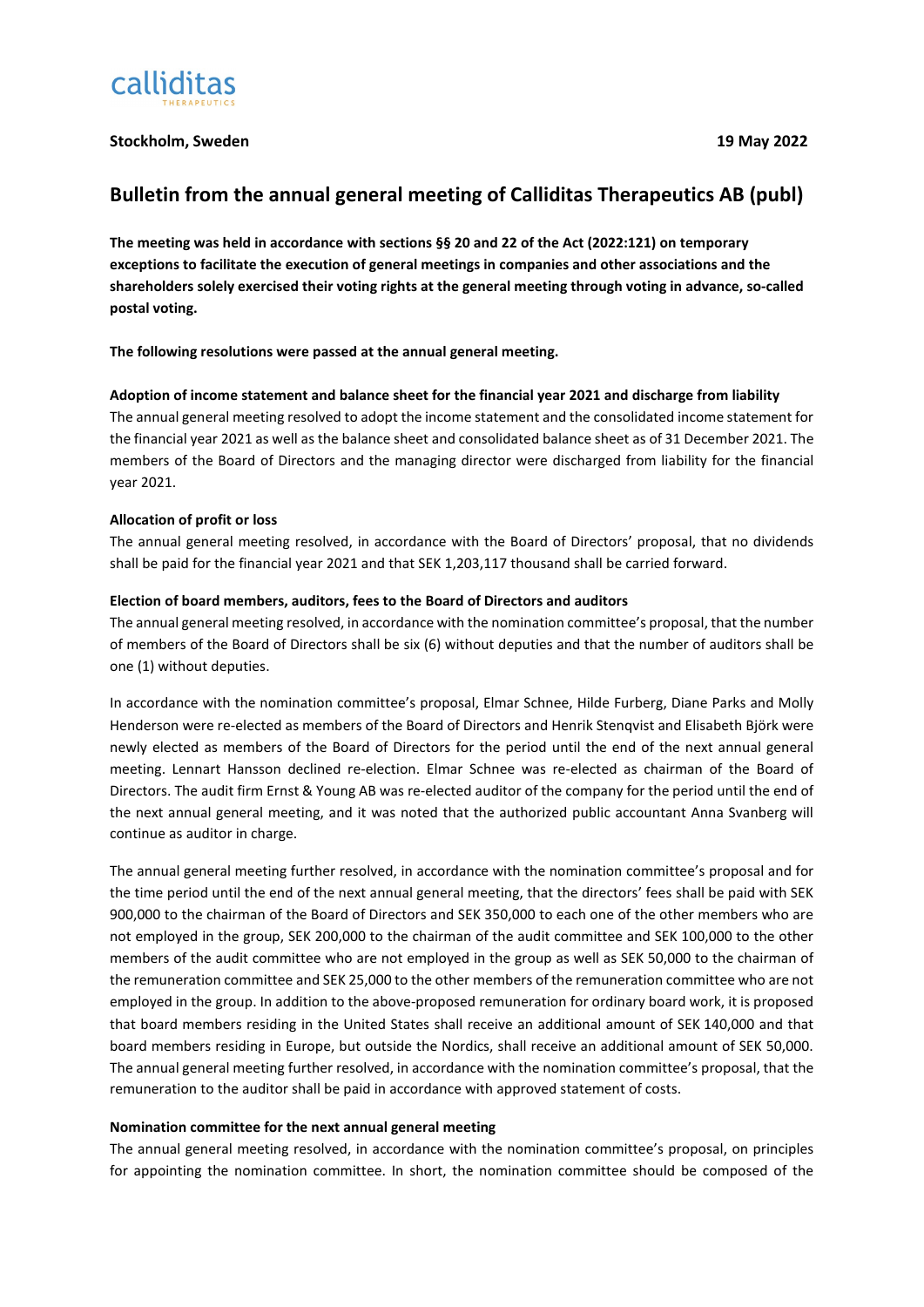# calliditas

chairman of the Board of Directors together with one representative of each of the three largest shareholders, based on ownership in the company as of the expiry of the third quarter of the financial year.

#### **Remuneration report**

The annual general meeting approved the Board of Directors' proposed remuneration report.

# **Authorization to issue new shares, warrants and/or convertibles**

The annual general meeting resolved, in accordance with the Board of Directors' proposal, to authorize the Board of Directors to, at one or several occasions and for the period up until the next annual general meeting, increase the company's share capital by issuing new shares, warrants and/or convertibles. Such share issue resolution may be carried out with or without deviation from the shareholders' preferential rights and with or without provisions for contribution in kind, set-off or other conditions. The authorization may only be utilized to such extent that the number of shares issued under the authorization, or the number of shares created in connection with exercise of warrants or conversion of convertibles, corresponds to a dilution of not more than 15 percent of the total number of shares outstanding at the time of the general meeting's resolution on adoption of the proposed authorization, reduced with the number of shares transferred to ensure delivery of shares under the ATM (at-the-market) Program, as follows from separate resolution on authorization regarding transfer of own ordinary shares. The purpose of the authorization is to increase the financial flexibility of the company and the general flexibility of the Board of Directors.

# **ATM (at-the-market) Program**

In order to facilitate implementation of and delivery of shares under a contemplated at-the-market program (the "ATM Program"), the following resolutions were adopted:

# *Amendment to the articles of association*

The annual general meeting resolved, in accordance with the Board of Directors' proposal, to amend the articles of association in order to facilitate the implementation of and delivery of shares under a contemplated ATM Program. The introduction of one new paragraph, together with the amendment of one existing paragraph, allows for C-shares to be issued, conversion of C-shares into ordinary shares, redemption and regulates preferential rights.

# *Authorization to resolve on issue of new C-shares*

The annual general meeting resolved, in accordance with the Board of Directors' proposal, to authorize the Board of Directors, during the period until the annual general meeting 2023 on one or more occasions, to increase the company's share capital by not more than SEK 236,321 by the issue of not more than 5,908,019 C-shares, each with a quota value of SEK 0.04. With deviation from the shareholders' pre-emption rights, the participating bank shall be entitled to subscribe for the new C-shares at a subscription price corresponding to the quota value of the shares. The purpose of the authorization and the reason for the deviation from the shareholders' preemption rights in connection with the issue of shares is to ensure delivery of shares to be sold under the company's ATM Program.

# *Authorization to resolve on purchase of C-shares*

The annual general meeting resolved, in accordance with the Board of Directors' proposal, to authorize the Board of Directors, during the period until the annual general meeting 2023, on one or more occasions, to decide on purchases of up to 5,908,019 C-shares in accordance with purchase offerings directed to all shareholders of Cshares which shall comprise all outstanding C-shares. Repurchases shall be effected at a purchase price corresponding to the quota value of the share. Payment for the acquired C-shares shall be made in cash. The company may purchase maximum so many shares that the company's holding of own shares after the purchase amounts to a maximum of one-tenth of all the shares in the company. The purpose of the authorization is to ensure delivery of shares to be sold under the company's ATM Program.